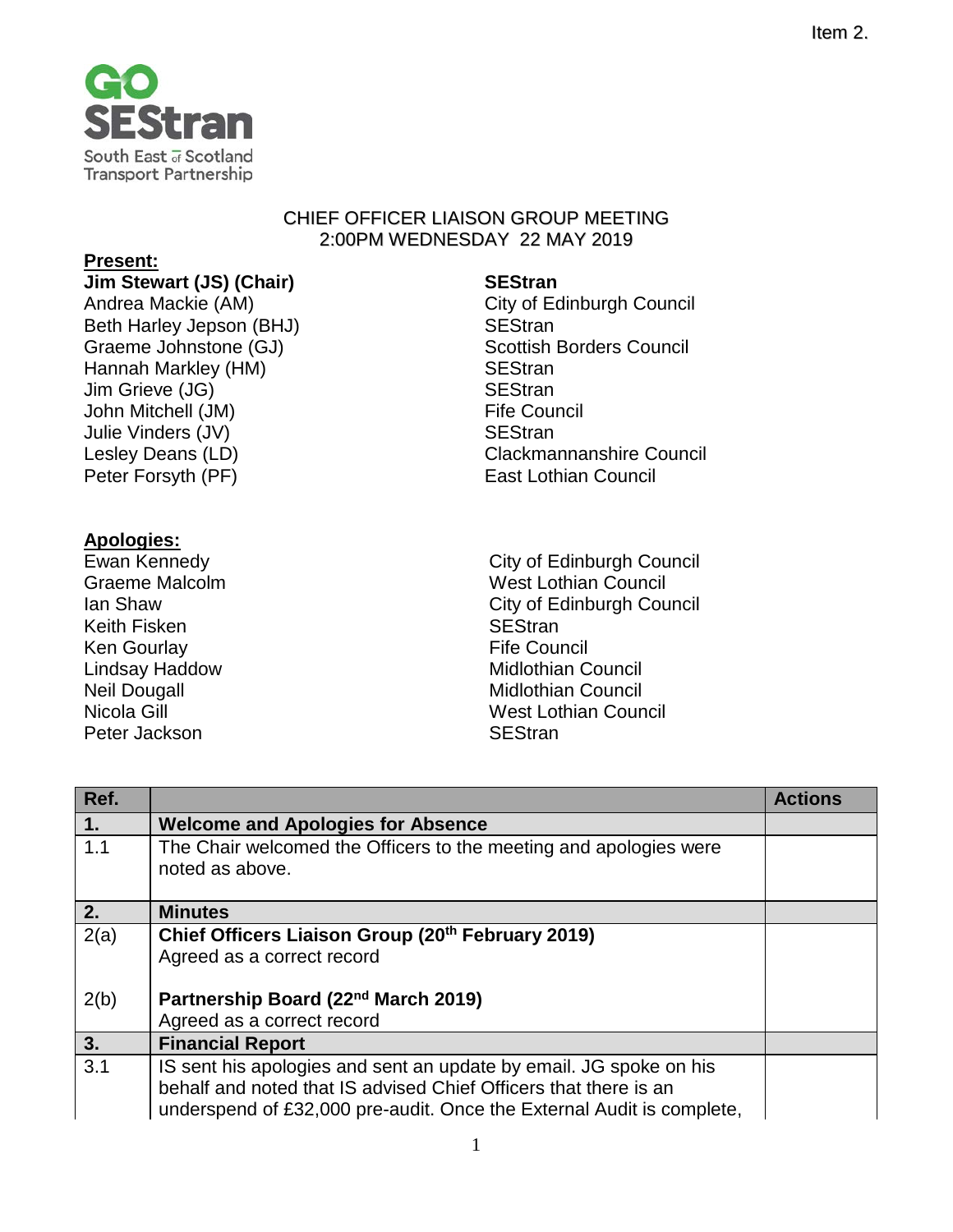|     | approval will be sought from the Board to carry this forward to 2019/20,<br>on the basis that nothing arises from the external audit that changes the                                                                                                                                                                                                                                                                                                                                                            |            |
|-----|------------------------------------------------------------------------------------------------------------------------------------------------------------------------------------------------------------------------------------------------------------------------------------------------------------------------------------------------------------------------------------------------------------------------------------------------------------------------------------------------------------------|------------|
|     | position.                                                                                                                                                                                                                                                                                                                                                                                                                                                                                                        |            |
| 4.  | <b>Projects Update</b>                                                                                                                                                                                                                                                                                                                                                                                                                                                                                           |            |
| 4.1 | JV provided a breakdown of some of SEStran's project outputs. The<br>project update was requested by the board to see how it is linked to the<br>Business plan.                                                                                                                                                                                                                                                                                                                                                  |            |
|     | • GO E-bike $= 1st$ year report is completed and BJH will find out if<br>SEStran can publish this on the website.<br>GO E-bike website will go live at the end of May 2019<br>(https://goebike.scot/)                                                                                                                                                                                                                                                                                                            | <b>BJH</b> |
|     | Regional Active Travel Development Fund - Transport Scotland,<br>£200,000 in funding for 3 different projects in SEStran region.<br>Cycle Training & Development – Cycling Scotland is open to new<br>employers for the GO E-bike project<br>Hate Crime Charter- Now have a draft charter, this will need to<br>reach out to transport operators to discuss best practice and to<br>monitor how successful the charter is. A pilot will be undertaken<br>with the ultimate aim of delivering a national charter. | <b>JS</b>  |
|     | LD stated that real time passenger issues have occurred in various<br>areas.                                                                                                                                                                                                                                                                                                                                                                                                                                     |            |
| 5.  | <b>ECMA</b>                                                                                                                                                                                                                                                                                                                                                                                                                                                                                                      |            |
| 5.1 | JS gave update about discussions at the ECMA Officers Group meeting<br>in April.                                                                                                                                                                                                                                                                                                                                                                                                                                 |            |
|     | SYSTRA presented their findings on their study "East Coast Main<br>Line Authorities, Benefits of Investments".<br>The study looked at GVA over 14 economic centres on the route.<br>One economic test looked at was investment between York and<br>Edinburgh to deliver 45-minute journey Newcastle to Edinburgh.<br>HS2 London to Edinburgh via ECML<br>3-hour London to Edinburgh journey time<br>Investment would result in £34 million GVA increase for Scotland<br>Chair of ECMA is to meet with minister.  |            |
|     | JS noted that the fast train time process sounds appealing, however it is<br>also important that that existing line is maintained to a high standard.                                                                                                                                                                                                                                                                                                                                                            |            |
| 6.  | <b>Active Travel Funding Update</b>                                                                                                                                                                                                                                                                                                                                                                                                                                                                              |            |
| 6.1 |                                                                                                                                                                                                                                                                                                                                                                                                                                                                                                                  |            |
|     | PJ unable to attend, BHJ gave an update on his behalf. Some<br>discussion was created on this topic as follows;<br>GJ asked what the value is of Sustrans funding? BHJ stated that                                                                                                                                                                                                                                                                                                                               | <b>BHJ</b> |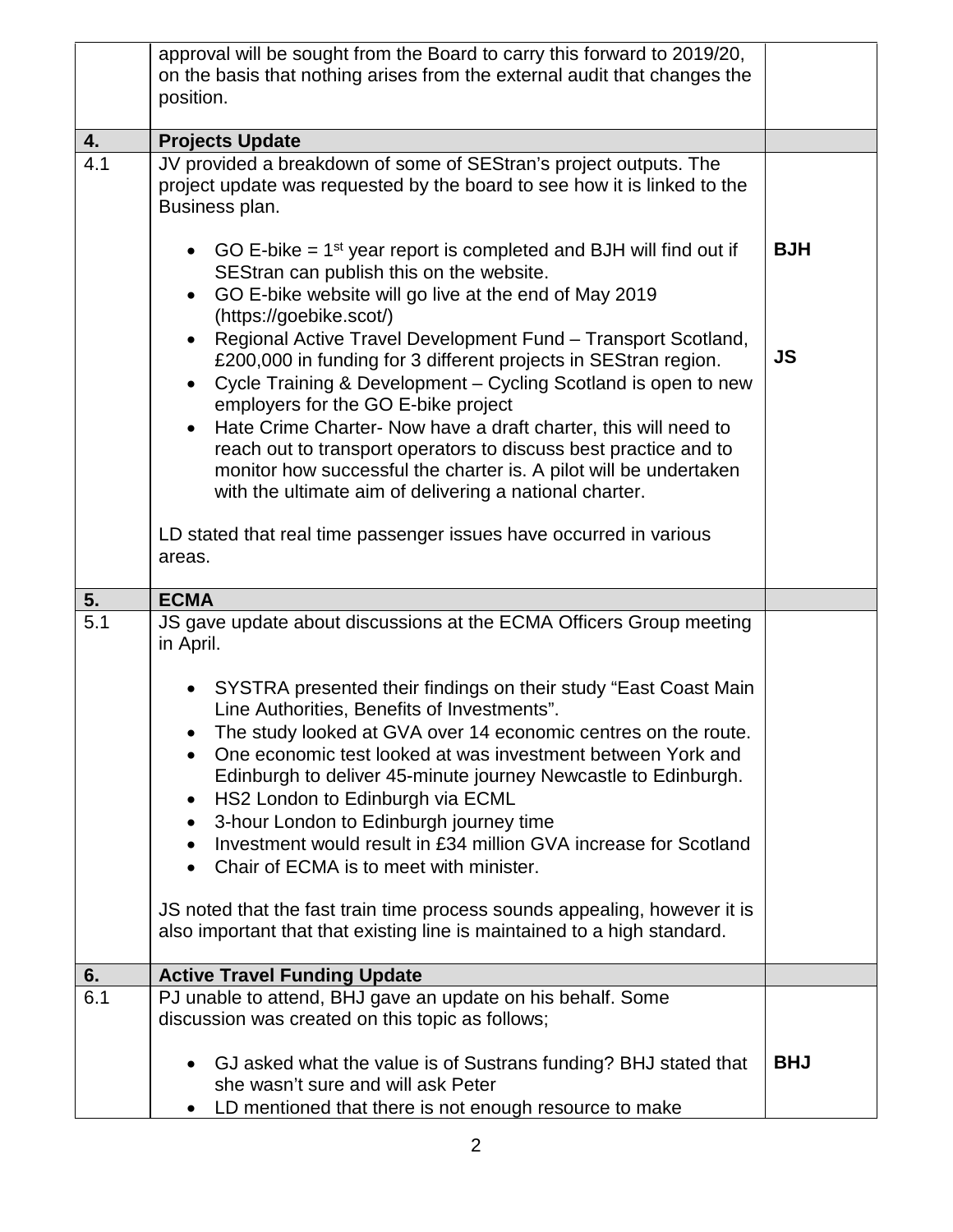|    | applications and that the application form changes all the time,<br>suggested if SEStran can ask Sustrans to complete it for them?<br>BHJ mentioned it is difficult for local authorities and it may be<br>worthwhile looking to set up a meeting with Sustrans for any<br>problems arising. A reminder will be sent to members, so they<br>can provide information to PJ and then feedback to Sustrans.                                                                                                                                                                                                      | <b>PJ</b> |
|----|---------------------------------------------------------------------------------------------------------------------------------------------------------------------------------------------------------------------------------------------------------------------------------------------------------------------------------------------------------------------------------------------------------------------------------------------------------------------------------------------------------------------------------------------------------------------------------------------------------------|-----------|
| 7. | <b>Regional Working Groups</b>                                                                                                                                                                                                                                                                                                                                                                                                                                                                                                                                                                                |           |
|    | JS gave a brief overview of current situation regarding STPR2.<br>Stirling/Falkirk/Clackmannanshire has already met and the first<br>workshop on STPR has taken place. Second workshop due on 6 June<br>and mentioned that Transport Scotland had asked authorities to scope<br>any gaps and priorities.                                                                                                                                                                                                                                                                                                      | <b>JS</b> |
|    | The Jacobs/AECOM joint consultancy team for STPR2 have engaged<br>with Edinburgh and South East Scotland City Regional Deal Transport<br>Appraisal Board and the Regional Working Group is being developed<br>with workshops likely to be in June. JS will check if SEStran has given<br>an update to stakeholders and will also get back to JM with dates that<br>are in the diary.                                                                                                                                                                                                                          | <b>JS</b> |
| 8. | <b>Electrical Vehicle Strategy</b>                                                                                                                                                                                                                                                                                                                                                                                                                                                                                                                                                                            |           |
| 9. | JV gave an update, implementing comments from different meetings.<br>The key points of this summary were as follows:<br>JV stated the Electrical Vehicle Strategy is linked with the<br>$\bullet$<br>Regional Transport Strategy.<br>PF mentioned that a report has been sent to parliament for<br>vehicle charges and is happy to circulate, however the report is<br>always changing.<br>LD also stated that she is happy to share Clackmannanshire's<br>strategy to SEStran.<br>JV to contact authorities to get info on EV work already<br>$\bullet$<br>undertaken.<br><b>Edinburgh Low Emission Zone</b> | <b>JV</b> |
|    |                                                                                                                                                                                                                                                                                                                                                                                                                                                                                                                                                                                                               |           |
|    | AM from City of Edinburgh Council gave a presentation about LEZ. This<br>was followed by a question and answering discussion.<br>AM stated that she had 2 areas to discuss, 1) Engaging into<br>neighbouring areas, 2) Implications and any additional comments.<br>Various vehicle types in the city centre and there is a wide<br>disperse of air pollution city wide - Regional commuting is also<br>affected.<br>Growth challenge: How to develop vehicles, Edinburgh has a<br>huge amount of growth.<br>In the City Centre there is a mix of emissions from cars                                         |           |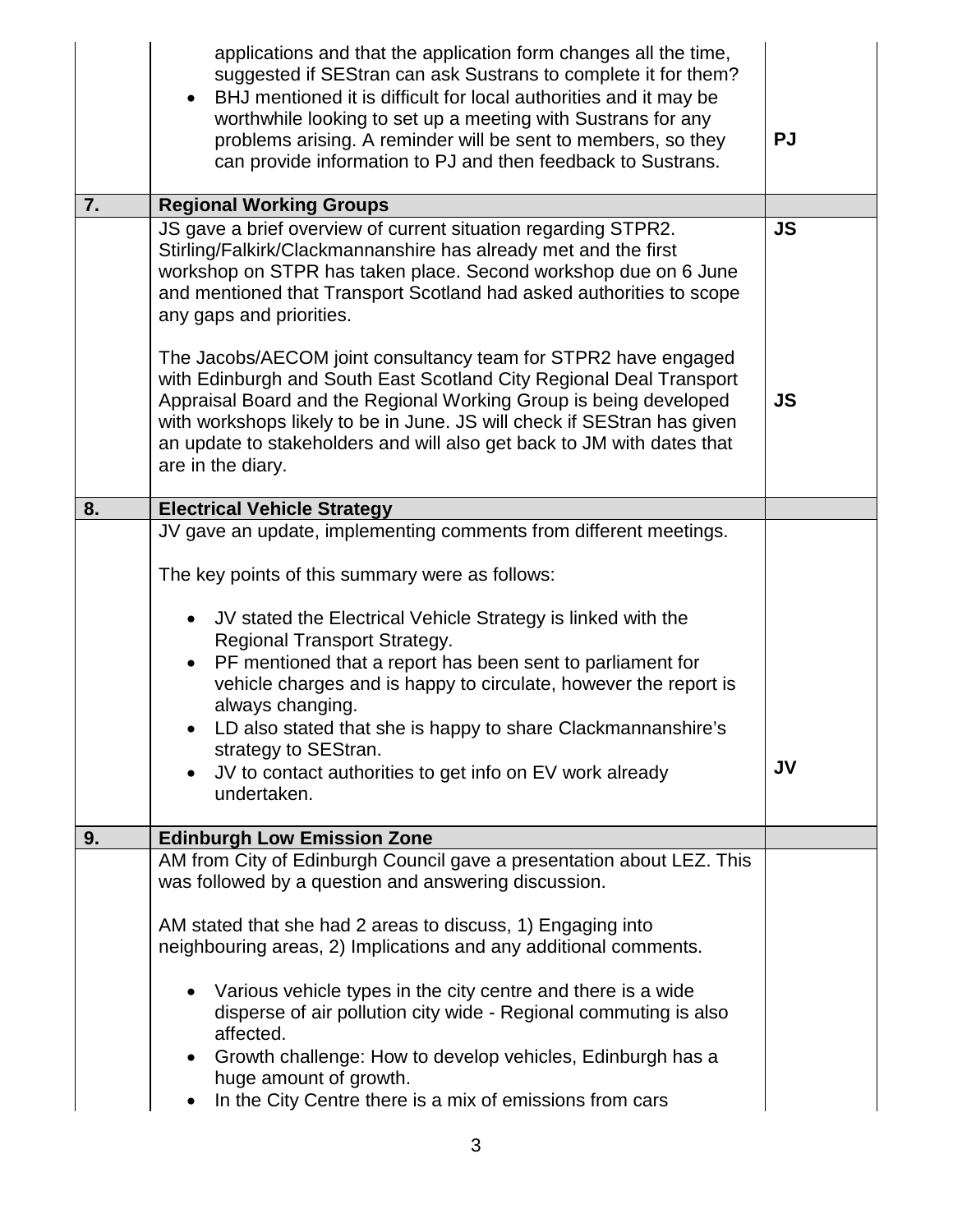These presentations were then followed by a lengthy discussion, with questions/points raised by several members. The key statement/questions raised during the discussion were as follows: • GJ stated that there has been a piece of work done by Transport Scotland which involved work completed by cameras relating enforcement by ANPR. AM mentioned that she is aware of this and would like to talk to all groups and networks about LEZ. • GJ also asked if there is a fining system and AM responded that there will be a penalty rate. AM also stated that there are several grant schemes through Transport Scotland to support transitions to LEZs. • JS mentioned that there have been Low Emission Zone Regulations and Guidance Workshop run by Transport Scotland to discuss regulations and enforcement issues. • AM mentioned that the City of Edinburgh Council are waiting for consultation feedback and that the consultation process will last 8 weeks. PF asked when the consultation process will begin in East Lothian. • AM answered, the online consultation will be live and will also be workshops in all areas. GJ asked how we get this circulated? AM answered that consultations will be circulated by an email with links to papers available. • LD asked if there is any research about the impact on LEZ and what vehicles would this include? AM mentioned that the proposal for the City Centre is challenging but engagement through CPT and public transport operators has been useful and a large amount of money is coming through Transport Scotland. • JG stated that money needs to address the bypass and that LEZ will have made a great contribution even though there are still various challenges. • JS asked if there is material that shows research or information available to consultations. This is key to the consultation process. The Centre of Edinburgh consultation opened on the 21<sup>st</sup> May and the City development plan will be published later this year. JG stated he will circulate to all members. • Finally, LD mentioned that 8 weeks may be too short, timescales may be rushed. Also, how well engaged are local authorities because this may affect smaller authorisations as they will be unaware. PF also mentioned that during the summer break, East Lothian may not be able to give a formal response, creating a time issue. AM answered, the City of Edinburgh Council will have to build in time frame. • After some discussion it was considered that CEC should contact local authority Chief Executives directly requesting a response to the consultation. **JG**